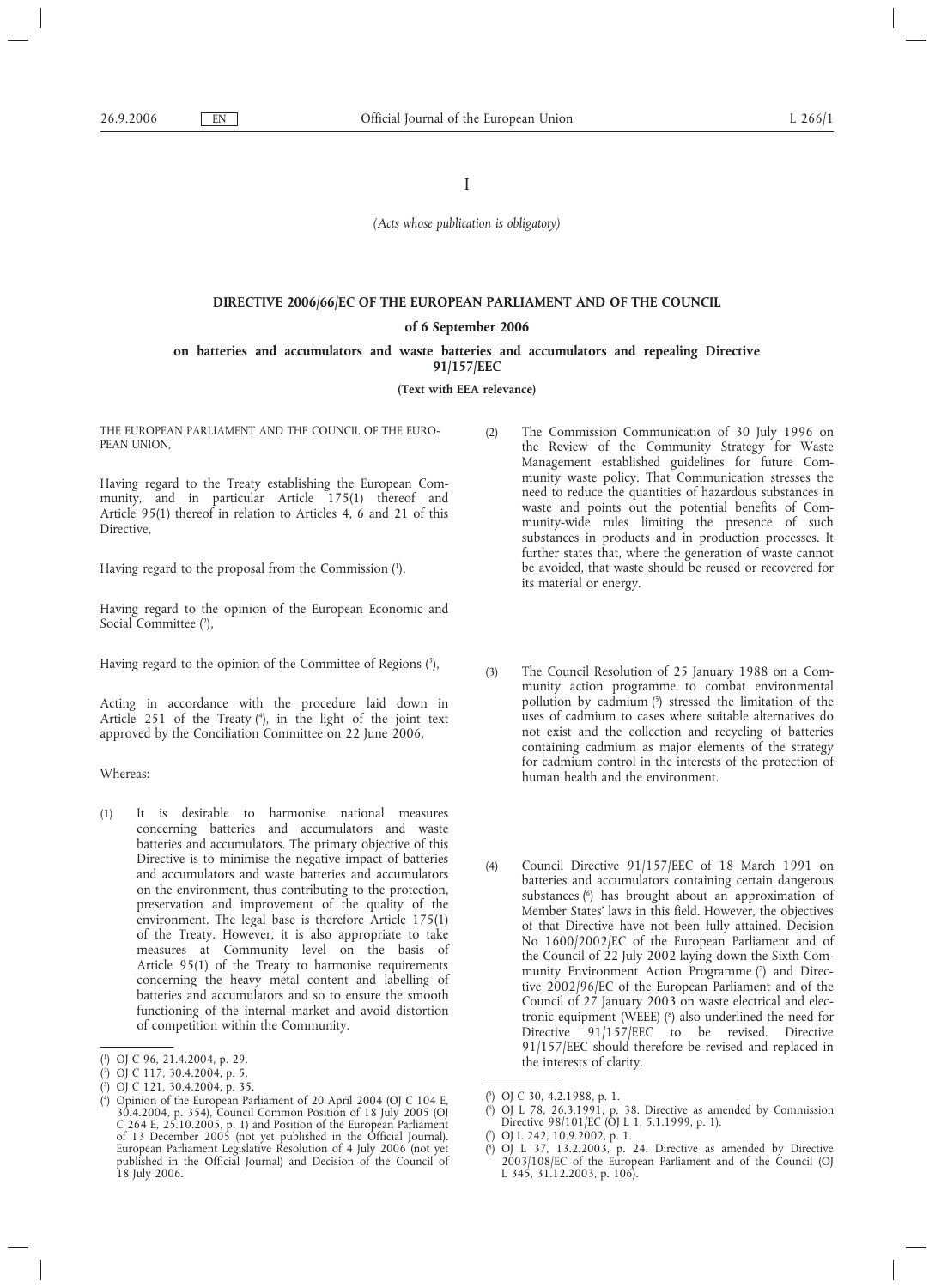- (5) In order to achieve its environmental aims, this Directive prohibits the placing on the market of certain batteries and accumulators containing mercury or cadmium. It also promotes a high level of collection and recycling of waste batteries and accumulators and improved environmental performance of all operators involved in the life cycle of batteries and accumulators, e.g. producers, distributors and end-users and, in particular, those operators directly involved in the treatment and recycling of waste batteries and accumulators. The specific rules needed to do this are supplementary to existing Community legislation on waste, in particular Directive 2006/12/EC of the European Parliament and of the Council of 5 April 2006 on waste (1), Council Directive 1999/31/EC of 26 April 1999 on the landfill of waste  $\binom{2}{1}$  and Directive 2000/76/EC of the waste  $(2)$ 2000/76/EC of the European Parliament and of the Council of 4 December 2000 on the incineration of waste  $(3)$ .
- (6) In order to prevent waste batteries and accumulators from being discarded in such a way as to pollute the environment, and to avoid end-user confusion about the different waste management requirements for different batteries and accumulators, this Directive should apply to all batteries and accumulators placed on the market within the Community. Such a wide scope should also ensure economies of scale in collection and recycling, as well as optimal resource saving.
- (7) Reliable batteries and accumulators are fundamental for the safety of many products, appliances and services, and are an essential energy source in our society.
- (8) It is appropriate to distinguish between portable batteries and accumulators on the one hand and industrial and automotive batteries and accumulators on the other. The disposal of industrial and automotive batteries and accumulators in landfill sites or by incineration should be prohibited.
- (9) Examples of industrial batteries and accumulators include batteries and accumulators used for emergency or back-up power supply in hospitals, airports or offices, batteries and accumulators used in trains or aircraft and batteries and accumulators used on offshore oil rigs or in lighthouses. Examples also include batteries and accumulators designed exclusively for hand-held payment terminals in shops and restaurants, bar code readers in shops, professional video equipment for TV channels and professional studios, miners' lamps and diving lamps attached to mining and diving helmets for professionals, back up batteries and accumulators for electric doors to prevent them from blocking or crushing people, batteries and accumulators used for instrumentation or in various types of measurement and instrumentation

equipment and batteries and accumulators used in connection with solar panel, photo-voltaic, and other renewable energy applications. Industrial batteries and accumulators also include batteries and accumulators used in electrical vehicles, such as electric cars, wheelchairs, bicycles, airport vehicles and automatic transport vehicles. In addition to this non exhaustive list of examples, any battery or accumulator that is not sealed and not automotive should be considered industrial.

- (10) Examples of portable batteries and accumulators, which are all-sealed batteries and accumulators that an average person could carry by hand without difficulty and that are neither automotive batteries or accumulators nor industrial batteries or accumulators, include single cell batteries (such as AA and AAA batteries) and batteries and accumulators used by consumers or professionals in mobile telephones, portable computers, cordless power tools, toys and household appliances such as electric toothbrushes, razors and hand-held vacuum cleaners (including similar equipment used in schools, shops, restaurants, airports, offices or hospitals) and any battery or accumulator that consumers may use for normal household applications.
- (11) The Commission should evaluate the need for adaptation of this Directive, taking account of available technical and scientific evidence. In particular, the Commission should carry out a review of the exemption from the cadmium ban provided for portable batteries and accumulators intended for use in cordless power tools. Examples of cordless power tools are tools that consumers and professionals use for turning, milling, sanding, grinding, sawing, cutting, shearing, drilling, making holes, punching, hammering, riveting, screwing, polishing or similar processing of wood, metal and other materials, as well as for mowing, cutting and other gardening activities.
- (12) The Commission should also monitor, and Member States should encourage, technological developments that improve the environmental performance of batteries and accumulators throughout their entire life cycle, including through participation in a Community ecomanagement and audit scheme (EMAS).
- (13) In order to protect the environment, waste batteries and accumulators should be collected. For portable batteries and accumulators, collection schemes achieving a high collection rate should be established. This means setting up collection schemes so that end-users can discard all waste portable batteries and accumulators conveniently and free of charge. Different collection schemes and financing arrangements are appropriate for the different battery and accumulator types.

<sup>(</sup> 1 ) OJ L 114, 27.4.2006, p. 9.

<sup>(</sup> 2 ) OJ L 182, 16.7.1999, p. 1. Directive as amended by Regulation (EC) No 1882/2003 of the European Parliament and of the Council (OJ L 284, 31.10.2003, p. 1).

<sup>(</sup> 3 ) OJ L 332, 28.12.2000, p. 91.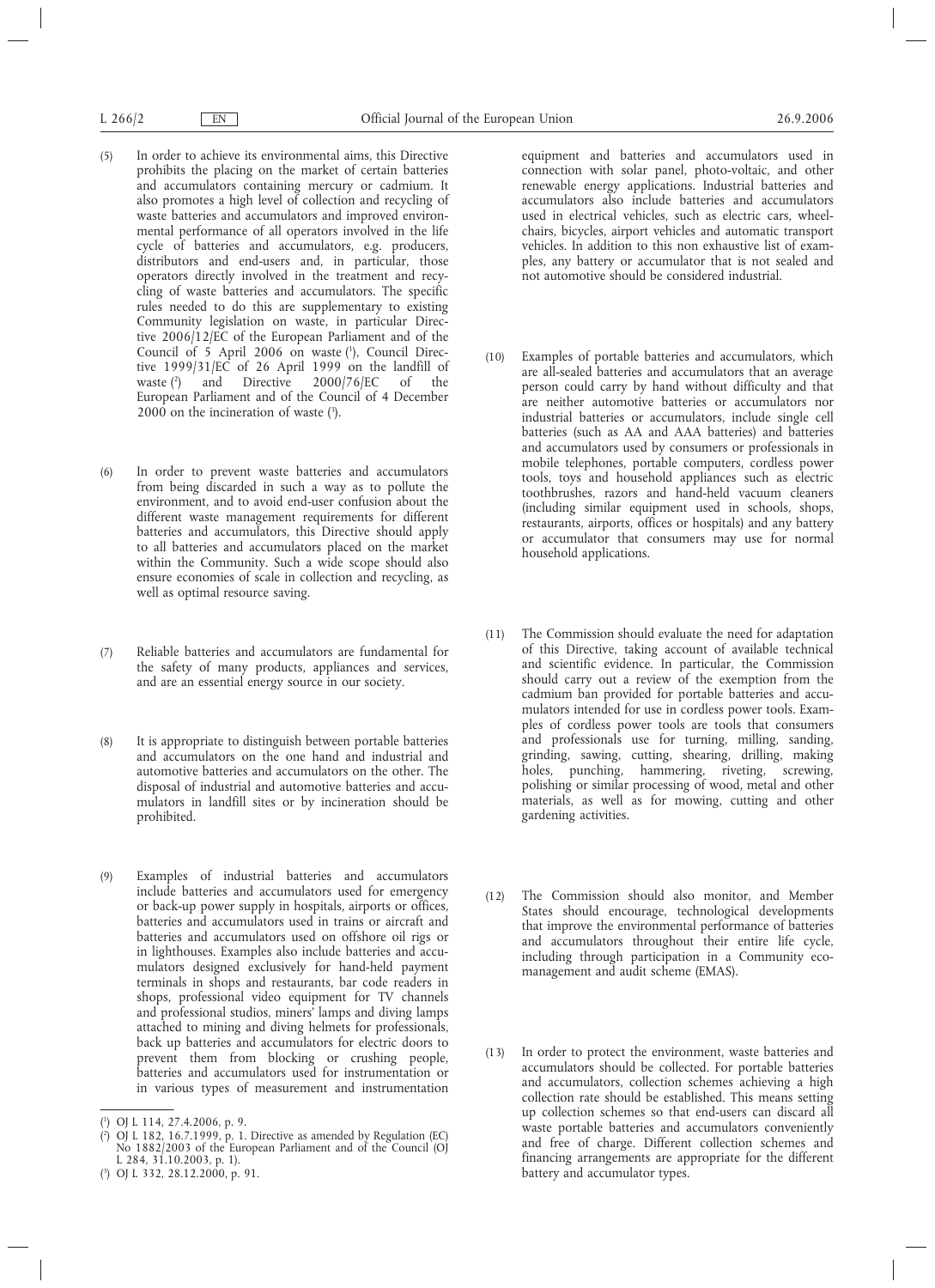- (14) It is desirable for Member States to achieve a high collection and recycling rate for waste batteries and accumulators so as to achieve a high level of environmental protection and material recovery throughout the Community. This Directive should therefore set minimum collection and recycling targets for Member States. It is appropriate to calculate the collection rate on the basis of average annual sales in preceding years, so as to have comparable targets for all Member States that are proportionate to the national level of battery and accumulator consumption.
- (15) Specific recycling requirements should be established for cadmium and lead batteries and accumulators in order to attain a high level of material recovery throughout the Community and to prevent disparities between Member States.
- (16) All interested parties should be able to participate in collection, treatment and recycling schemes. Those schemes should be designed to avoid discrimination against imported batteries and accumulators, barriers to trade or distortions of competition.
- (17) Collection and recycling schemes should be optimised, in particular in order to minimise costs and the negative environmental impact of transport. Treatment and recycling schemes should use best available techniques, as defined in Article 2(11) of Council Directive 96/61/EC of 24 September 1996 concerning integrated pollution prevention and control (1 ). The definition of recycling should exclude energy recovery. The concept of energy recovery is defined in other Community instruments.
- (18) Batteries and accumulators can be collected individually, by way of national battery collection schemes or together with waste electrical and electronic equipment, by way of national collection schemes set up on the basis of Directive 2002/96/EC. In the latter case, as an obligatory minimum treatment requirement, batteries and accumulators should be removed from the collected waste electrical and electronic equipment. After their removal from the waste electrical and electronic equipment, batteries and accumulators are subject to the requirements of this Directive, notably they count for achieving the collection target and are subject to recycling requirements.
- (19) Basic principles for financing the management of waste batteries and accumulators should be set at Community level. Financing schemes should help to achieve high collection and recycling rates and to give effect to the principle of producer responsibility. All producers as defined by this Directive should be registered. Producers should finance the costs of collecting, treating and recycling all collected batteries and accumulators minus the

profit made by selling the materials recovered. However, under certain circumstances, the application of de minimis rules to small producers could be justified.

- (20) The provision of information to end-users on the desirability of separate collection, the collection schemes available and end-users' role in the management of waste batteries and accumulators is necessary for successful collection. Detailed arrangements should be made for a labelling system, which should provide end-users with transparent, reliable and clear information on batteries and accumulators and any heavy metals they contain.
- (21) If, in order to achieve the objectives of this Directive, and, in particular, to achieve high separate collection and recycling rates, Member States use economic instruments, such as differential tax rates, they should inform the Commission accordingly.
- (22) Reliable and comparable data on the quantities of batteries and accumulators placed on the market collected and recycled are necessary for monitoring whether the objectives of this Directive have been achieved.
- (23) Member States should lay down rules on the penalties applicable to infringements of the provisions of this Directive and ensure that they are implemented. Those penalties should be effective, proportionate and dissuasive.
- (24) In accordance with paragraph 34 of the Interinstitutional agreement on better law-making  $(2)$ , Member States are encouraged to draw up, for themselves and in the interests of the Community, their own tables, which will, as far as possible, illustrate the correlation between this Directive and the transposition measures and to make them public.
- (25) The measures necessary for the implementation of this Directive should be adopted in accordance with Council Decision 1999/468/EC of 28 June 1999 laying down the procedures for the exercise of implementing powers conferred on the Commission  $(3)$ .
- (26) Since the objectives of this Directive namely protecting the environment and ensuring the proper functioning of the internal market cannot be sufficiently achieved by the Member States and can therefore, by reason of the scale or effects of the action, be better achieved at Community level, the Community may adopt measures, in accordance with the principle of subsidiarity as set out in Article 5 of the Treaty. In accordance with the principle of proportionality, as set out in that Article, this Directive does not go beyond what is necessary in order to achieve those objectives.

<sup>(</sup> 1 ) OJ L 257, 10.10.1996, p. 26. Directive as last amended by Regulation (EC) No 166/2006 of the European Parliament and of the Council (OJ L 33, 4.2.2006, p. 1).

<sup>(</sup> 2 ) OJ C 321, 31.12.2003, p. 1.

<sup>(</sup> 3 ) OJ L 184, 17.7.1999, p. 23. Decision as amended by Decision 2006/512/EC (OJ L 200, 22.7.2006, p. 11).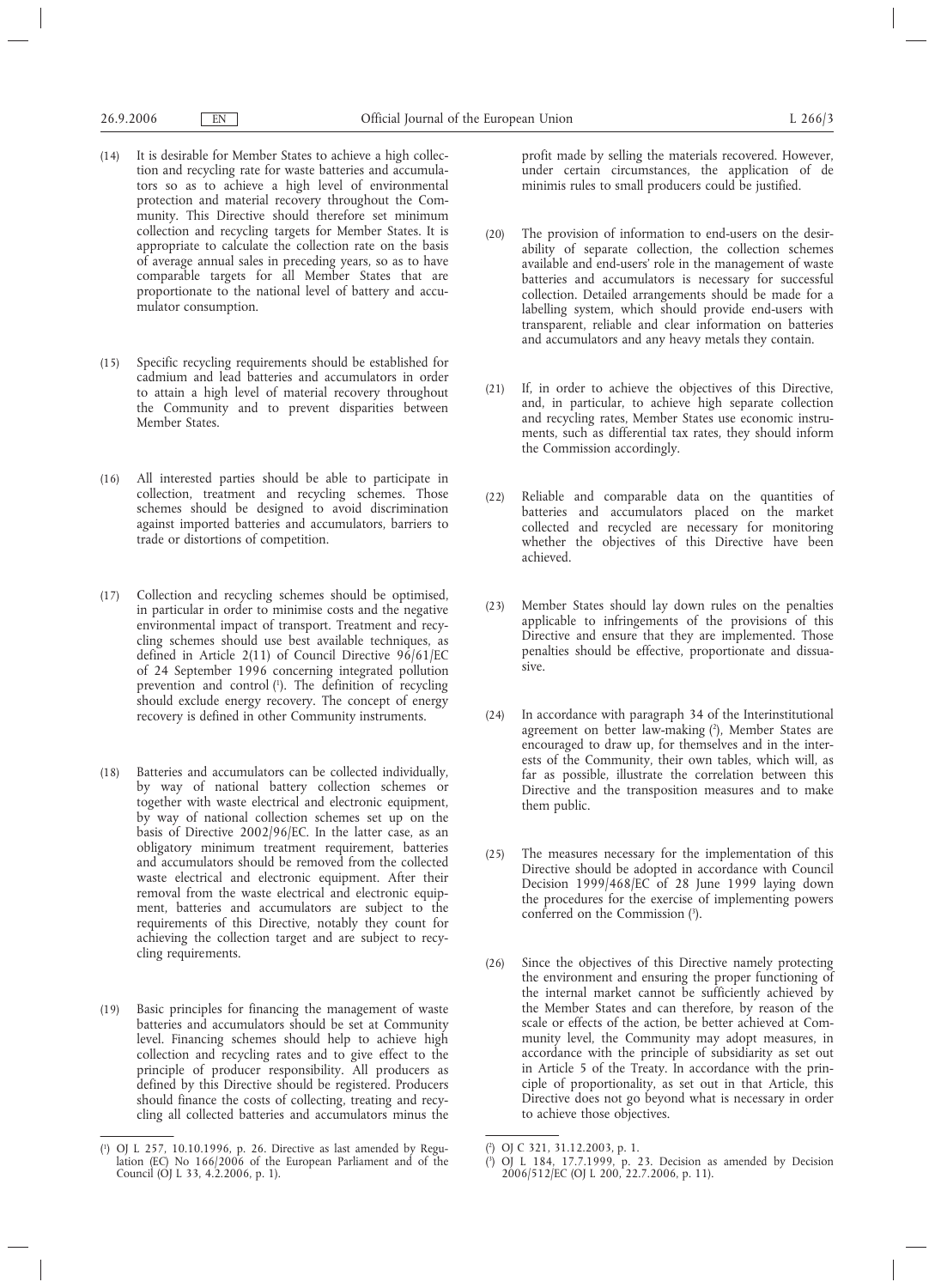- (27) This Directive applies without prejudice to Community legislation on safety, quality and health requirements and specific Community waste management legislation, in particular Directive 2000/53/EC of the European Parliament and of the Council of 18 September 2000 on endof-life vehicles (1 ) and Directive 2002/96/EC.
- (28) As regards producer responsibility, producers of batteries and accumulators and producers of other products incorporating a battery or accumulator are responsible for the waste management of batteries and accumulators that they place on the market. A flexible approach is appropriate to enable financing schemes to reflect differing national circumstances and to take account of existing schemes, particularly those set up to comply with Directives 2000/53/EC and 2002/96/EC, while avoiding double charging.
- (29) Directive 2002/95/EC of the European Parliament and of the Council of 27 January 2003 on the restriction of the use of certain hazardous substances in electrical and electronic equipment (2 ) does not apply to batteries and accumulators used in electrical and electronic equipment.
- (30) Automotive and industrial batteries and accumulators used in vehicles should meet the requirements of Directive 2000/53/EC, in particular Article 4 thereof. Therefore the use of cadmium in industrial batteries and accumulators for electrical vehicles should be prohibited, unless they can benefit from an exemption on the basis of Annex II to that Directive,

HAVE ADOPTED THIS DIRECTIVE:

#### *Article 1*

# **Subject-matter**

This Directive establishes:

- (1) rules regarding the placing on the market of batteries and accumulators and, in particular, a prohibition on the placing on the market of batteries and accumulators containing hazardous substances; and
- (2) specific rules for the collection, treatment, recycling and disposal of waste batteries and accumulators to supplement relevant Community legislation on waste and to promote a high level of collection and recycling of waste batteries and accumulators.

It seeks to improve the environmental performance of batteries and accumulators and of the activities of all economic operators involved in the life cycle of batteries and accumulators, e.g. producers, distributors and end-users and, in particular, those operators directly involved in the treatment and recycling of waste batteries and accumulators.

# *Article 2*

#### **Scope**

1. This Directive shall apply to all types of batteries and accumulators, regardless of their shape, volume, weight, material composition or use. It shall apply without prejudice to Directives 2000/53/EC and 2002/96/EC.

2. This Directive shall not apply to batteries and accumulators used in:

(a) equipment connected with the protection of Member States' essential security interests, arms, munitions and war material, with the exclusion of products that are not intended for specifically military purposes;

(b) equipment designed to be sent into space.

# *Article 3*

# **Definitions**

For the purposes of this Directive, the following definitions shall apply:

- (1) 'battery' or 'accumulator' means any source of electrical energy generated by direct conversion of chemical energy and consisting of one or more primary battery cells (nonrechargeable) or consisting of one or more secondary battery cells (rechargeable);
- (2) 'battery pack' means any set of batteries or accumulators that are connected together and/or encapsulated within an outer casing so as to form a complete unit that the enduser is not intended to split up or open;
- (3) 'portable battery or accumulator' means any battery, button cell, battery pack or accumulator that:
	- (a) is sealed; and
	- (b) can be hand-carried; and
	- (c) is neither an industrial battery or accumulator nor an automotive battery or accumulator;
- (4) 'button cell' means any small round portable battery or accumulator whose diameter is greater than its height and which is used for special purposes such as hearing aids, watches, small portable equipment and back-up power;
- (5) 'automotive battery or accumulator' means any battery or accumulator used for automotive starter, lighting or ignition power;

 $($ <sup>1</sup> ) OJ L 269, 21.10.2000, p. 34. Directive as last amended by Council Decision 2005/673/EC (OJ L 254, 30.9.2005, p. 69).

<sup>(</sup> 2 ) OJ L 37, 13.2.2003, p. 19. Directive as last amended by Commission Decision 2006/310/EC (OJ L 115, 28.4.2006, p. 38).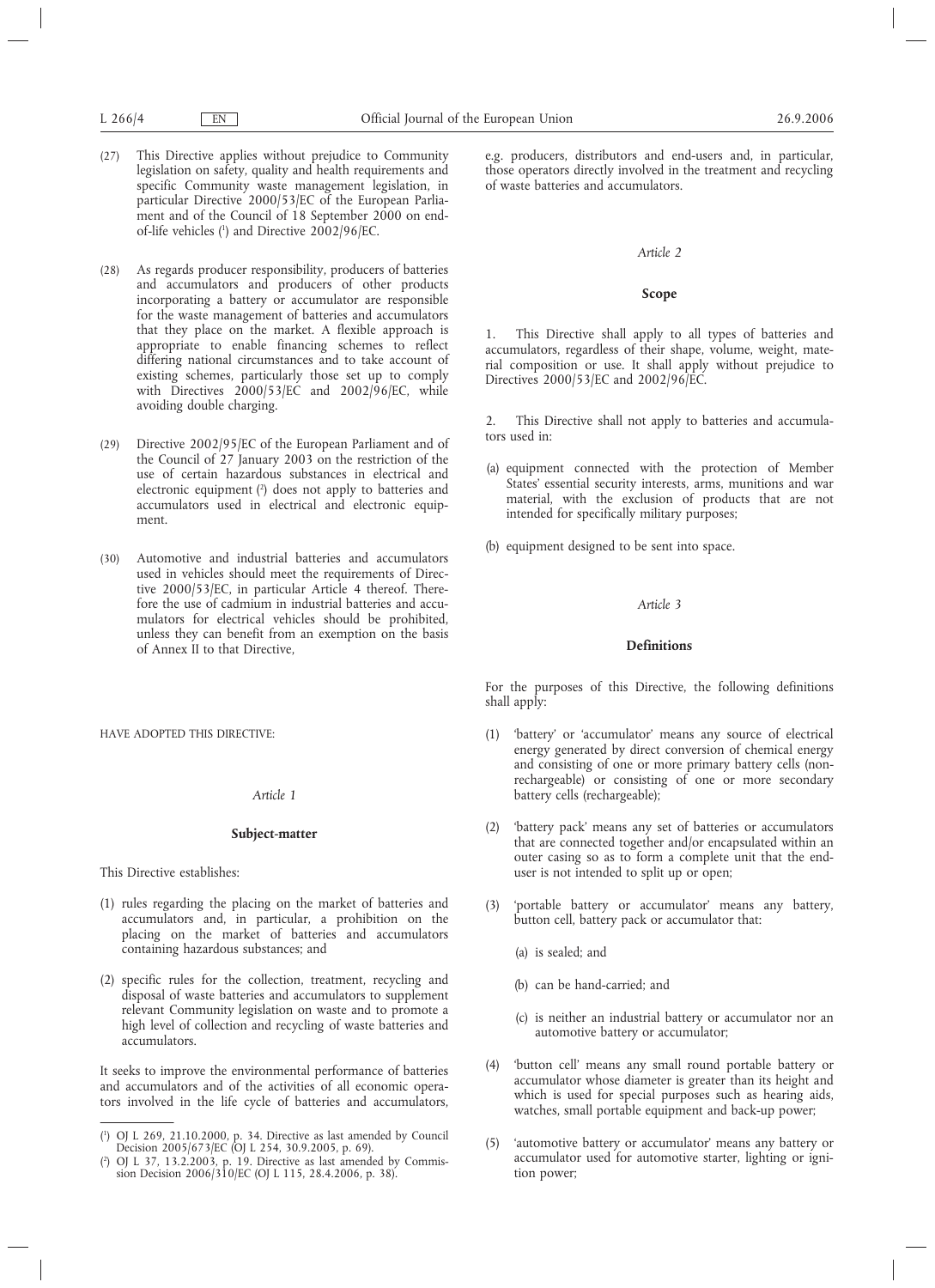- (6) 'industrial battery or accumulator' means any battery or accumulator designed for exclusively industrial or professional uses or used in any type of electric vehicle;
- (7) 'waste battery or accumulator' means any battery or accumulator which is waste within the meaning of Article 1(1)(a) of Directive 2006/12/EC;
- (8) 'recycling' means the reprocessing in a production process of waste materials for their original purpose or for other purposes, but excluding energy recovery;
- (9) 'disposal' means any of the applicable operations provided for in Annex IIA to Directive 2006/12/EC;
- (10) 'treatment' means any activity carried out on waste batteries and accumulators after they have been handed over to a facility for sorting, preparation for recycling or preparation for disposal;
- (11) 'appliance' means any electrical or electronic equipment, as defined by Directive 2002/96/EC, which is fully or partly powered by batteries or accumulators or is capable of being so;
- (12) 'producer' means any person in a Member State that, irrespective of the selling technique used, including by means of distance communication as defined in Directive 97/7/ EC of the European Parliament and of the Council of 20 May 1997 on the protection of consumers in respect of distance contracts (1 ), places batteries or accumulators, including those incorporated into appliances or vehicles, on the market for the first time within the territory of that Member State on a professional basis;
- (13) 'distributor' means any person that provides batteries and accumulators on a professional basis to an end-user;
- (14) 'placing on the market' means supplying or making available, whether in return for payment or free of charge, to a third party within the Community and includes import into the customs territory of the Community;
- (15) 'economic operators' means any producer, distributor, collector, recycler or other treatment operator;
- (16) 'cordless power tool' means any hand held appliance powered by a battery or accumulator and intended for maintenance, construction or gardening activities;
- (17) 'collection rate' means, for a given Member State in a given calendar year, the percentage obtained by dividing the weight of waste portable batteries and accumulators collected in accordance with Article 8(1) of this Directive or with Directive 2002/96/EC in that calendar year by the average weight of portable batteries and accumulators that producers either sell directly to end-users or deliver to third parties in order to sell them to end-users in that Member State during that calendar year and the preceding two calendar years.

# **Prohibitions**

Without prejudice to Directive 2000/53/EC, Member States shall prohibit the placing on the market of:

- (a) all batteries or accumulators, whether or not incorporated into appliances, that contain more than 0,0005 % of mercury by weight; and
- (b) portable batteries or accumulators, including those incorporated into appliances, that contain more than 0,002 % of cadmium by weight.

2. The prohibition set out in paragraph 1(a) shall not apply to button cells with a mercury content of no more than 2 % by weight.

3. The prohibition set out in paragraph 1(b) shall not apply to portable batteries and accumulators intended for use in:

- (a) emergency and alarm systems, including emergency lighting;
- (b) medical equipment; or
- (c) cordless power tools.

4. The Commission shall review the exemption referred to in paragraph 3(c) and submit a report to the European Parliament and to the Council by 26 September 2010, together, if appropriate, with relevant proposals, with a view to the prohibition of cadmium in batteries and accumulators.

# *Article 5*

# **Increased environmental performance**

Member States which have manufacturers established on their territory shall promote research and encourage improvements in the overall environmental performance of batteries and accumulators throughout their entire life cycle as well as the development and marketing of batteries and accumulators which contain smaller quantities of dangerous substances or which contain less polluting substances, in particular as substitutes for mercury, cadmium and lead.

### *Article 6*

# **Placing on the market**

Member States shall not, on the grounds dealt with in this Directive, impede, prohibit, or restrict the placing on the market in their territory of batteries and accumulators that meet the requirements of this Directive.

2. Member States shall take the necessary measures to ensure that batteries or accumulators that do not meet the requirements of this Directive are not placed on the market or are withdrawn from it.

<sup>(</sup> 1 ) OJ L 144, 4.6.1997, p. 19. Directive as last amended by Directive 2005/29/EC (OJ L 149, 11.6.2005, p. 22).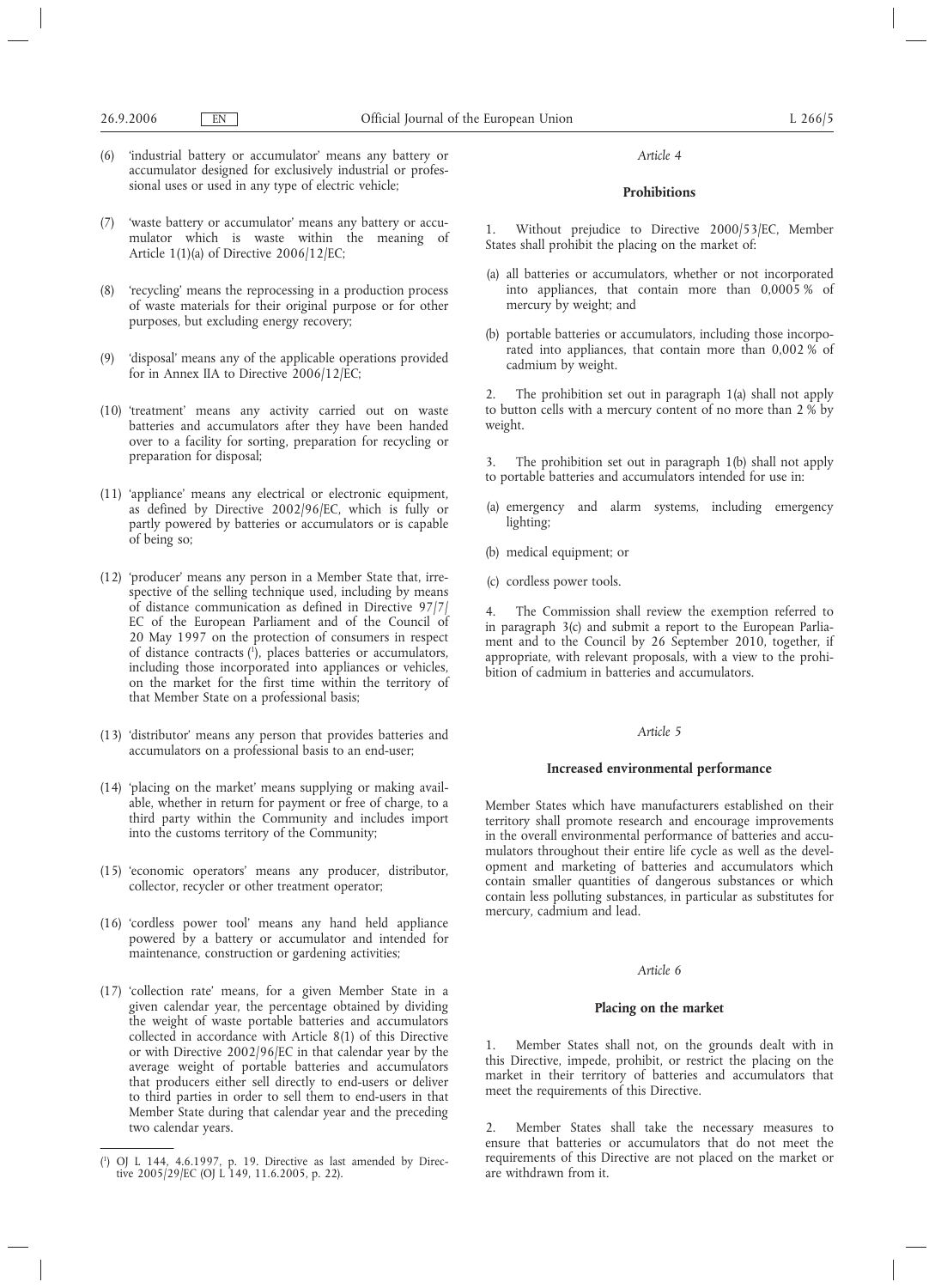# **Overarching objective**

Member States shall, having regard to the environmental impact of transport, take necessary measures to maximise the separate collection of waste batteries and accumulators and to minimise the disposal of batteries and accumulators as mixed municipal waste in order to achieve a high level of recycling for all waste batteries and accumulators.

# *Article 8*

#### **Collection schemes**

1. Member States shall ensure that appropriate collection schemes are in place for waste portable batteries and accumulators. Such schemes:

- (a) shall enable end-users to discard waste portable batteries or accumulators at an accessible collection point in their vicinity, having regard to population density;
- (b) shall require distributors to take back waste portable batteries or accumulators at no charge when supplying portable batteries or accumulators, unless an assessment shows that alternative existing schemes are at least as effective in attaining the environmental aims of this Directive. Member States shall make public such assessments;
- (c) shall not involve any charge to end-users when discarding waste portable batteries or accumulators, nor any obligation to buy a new battery or accumulator;
- (d) may be run in conjunction with the schemes referred to in Article 5(2) of Directive 2002/96/EC.

Collection points set up to comply with point (a) of this paragraph shall not be subject to the registration or permit requirements of Directive  $2006/12$ /EC or Council Directive 91/689/ EEC of 12 December 1991 on hazardous waste (<sup>1</sup>).

2. Provided that the schemes meet the criteria listed in paragraph 1, Member States may:

- (a) require producers to set up such schemes;
- (b) require other economic operators to participate in such schemes;
- (c) maintain existing schemes.

3. Member States shall ensure that producers of industrial batteries and accumulators, or third parties acting on their behalf, shall not refuse to take back waste industrial batteries and accumulators from end-users, regardless of chemical composition and origin. Independent third parties may also collect industrial batteries and accumulators.

4. Member States shall ensure that producers of automotive batteries and accumulators, or third parties, set up schemes for the collection of waste automotive batteries and accumulators from end-users or from an accessible collection point in their vicinity, where collection is not carried out under the schemes referred to in Article 5(1) of Directive 2000/53/EC. In the case of automotive batteries and accumulators from private, noncommercial vehicles, such schemes shall not involve any charge to end-users when discarding waste batteries or accumulators, nor any obligation to buy a new battery or accumulator.

# *Article 9*

# **Economic instruments**

Member States may use economic instruments to promote the collection of waste batteries and accumulators or to promote the use of batteries and accumulators containing less polluting substances, for instance by adopting differential tax rates. If they do so, they shall notify the measures related to the implementation of those instruments to the Commission.

# *Article 10*

# **Collection targets**

1. Member States shall calculate the collection rate for the first time in respect of the fifth full calendar year following the entry into force of this Directive.

Without prejudice to Directive 2002/96/EC, annual collection and sales figures shall include batteries and accumulators incorporated into appliances.

Member States shall achieve the following minimum collection rates:

- (a) 25 % by 26 September 2012;
- (b) 45 % by 26 September 2016.

Member States shall monitor collection rates on a yearly basis according to the scheme set out in Annex I. Without prejudice to Regulation (EC) No 2150/2002 of the European Parliament and of the Council of 25 November 2002 on waste statistics (2), Member States shall transmit reports to the Commission within six months of the end of the calendar year concerned. Reports shall indicate how they obtained the data necessary to calculate the collection rate.

4. In accordance with the procedure referred to in Article 24(2):

(a) transitional arrangements may be laid down to address difficulties faced by a Member State in satisfying the requirements of paragraph 2 as a result of specific national circumstances;

 $($ <sup>1</sup> ) OJ L 377, 31.12.1991, p. 20. Directive as last amended by Regulation (EC) No 166/2006.

<sup>(</sup> 2 ) OJ L 332, 9.12.2002, p. 1. Regulation as last amended by Commission Regulation (EC) No 783/2005 (OJ L 131, 25.5.2005, p. 38).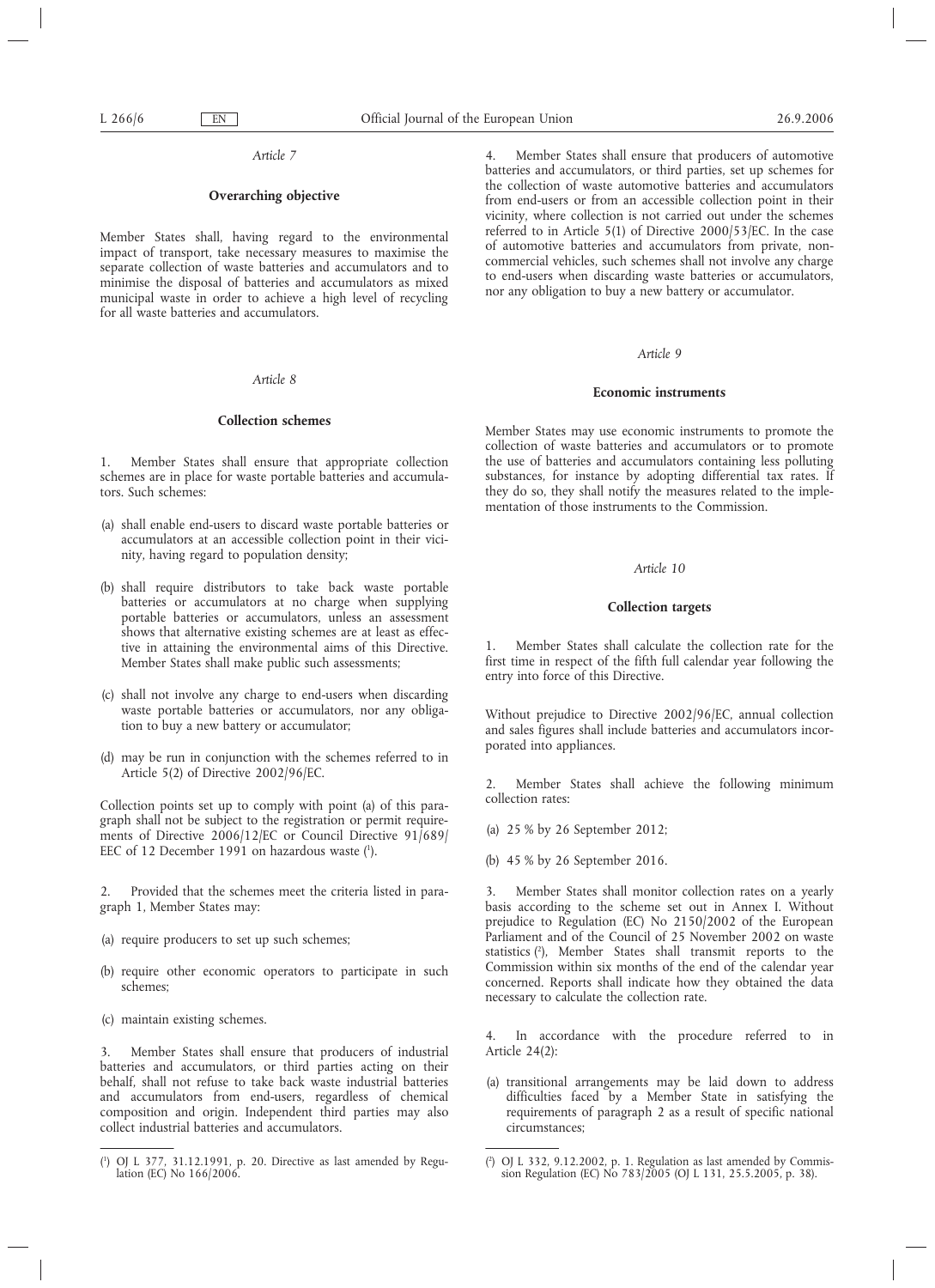(b) a common methodology shall be established for the calculation of annual sales of portable batteries and accumulators to end-users by 26 September 2007.

# *Article 11*

# **Removal of waste batteries and accumulators**

Member States shall ensure that manufacturers design appliances in such a way that waste batteries and accumulators can be readily removed. Appliances into which batteries and accumulators are incorporated shall be accompanied by instructions showing how they can be removed safely and, where appropriate, informing the end-user of the type of the incorporated batteries and accumulators. These provisions shall not apply where, for safety, performance, medical or data integrity reasons, continuity of power supply is necessary and requires a permanent connection between the appliance and the battery or accumulator.

#### *Article 12*

# **Treatment and recycling**

- 1. Member States shall ensure that, no later than 26 September 2009:
- (a) producers or third parties set up schemes using best available techniques, in terms of the protection of health and the environment, to provide for the treatment and recycling of waste batteries and accumulators; and
- (b) all identifiable batteries and accumulators collected in accordance with Article 8 of this Directive or with Directive 2002/96/EC undergo treatment and recycling through schemes that comply, as a minimum, with Community legislation, in particular as regards health, safety and waste management.

However, Member States may, in accordance with the Treaty, dispose of collected portable batteries or accumulators containing cadmium, mercury or lead in landfills or underground storage when no viable end market is available. Member States may also, in accordance with the Treaty, dispose of collected portable batteries or accumulators containing cadmium, mercury or lead in landfills or underground storage as part of a strategy to phase out heavy metals which, on the basis of a detailed assessment of the environmental, economic, and social impacts, shows that this disposal option should be preferred over recycling.

Member States shall make public this assessment and notify draft measures to the Commission in accordance with Directive 98/34/EC of the European Parliament and of the Council of 22 June 1998 laying down a procedure for the provision of information in the field of technical standards and regulations and of rules on Information Society services (1).

2. Treatment shall meet the minimum requirements set out in Annex III, Part A.

3. Where batteries or accumulators are collected together with waste electrical and electronic equipment on the basis of Directive 2002/96/EC, batteries or accumulators shall be removed from the collected waste electrical and electronic equipment.

4. Recycling processes shall, no later than 26 September 2010, meet the recycling efficiencies and associated provisions set out in Annex III. Part B.

5. Member States shall report on the levels of recycling achieved in each calendar year concerned and whether the efficiencies referred to in Annex III, Part B have been met. They shall submit the information to the Commission within six months of the end of the calendar year concerned.

6. Annex III may be adapted or supplemented to take account of technical or scientific progress in accordance with the procedure referred to in Article  $24(2)$ . In particular:

- (a) detailed rules regarding the calculation of recycling efficiencies shall be added no later than 26 March 2010; and
- (b) the minimum recycling efficiencies shall be evaluated regularly and adapted to best available techniques and in the light of the developments referred to in paragraph 1, second subparagraph.

7. Before proposing any amendment to Annex III the Commission shall consult relevant stakeholders, in particular producers, collectors, recyclers, treatment operators, environmental organisations, consumer organisations and employee associations. It shall inform the committee referred to in Article 24(1) of the outcome of this consultation.

#### *Article 13*

# **New recycling technologies**

1. Member States shall encourage the development of new recycling and treatment technologies, and promote research into environmentally friendly and cost-effective recycling methods for all types of batteries and accumulators.

2. Member States shall encourage treatment facilities to introduce certified environmental management schemes in accordance with Regulation (EC) No 761/2001 of the European Parliament and of the Council of 19 March 2001 allowing voluntary participation by organisations in a Community ecomanagement and audit scheme (EMAS) (2).

<sup>(</sup> 1 ) OJ L 204, 21.7.1998, p. 37. Directive as last amended by the 2003 Act of Accession.

<sup>(</sup> 2 ) OJ L 114, 24.4.2001, p. 1. Regulation as last amended by Commission Regulation (EC) No 196/2006 (OJ L 32, 4.2.2006, p. 4).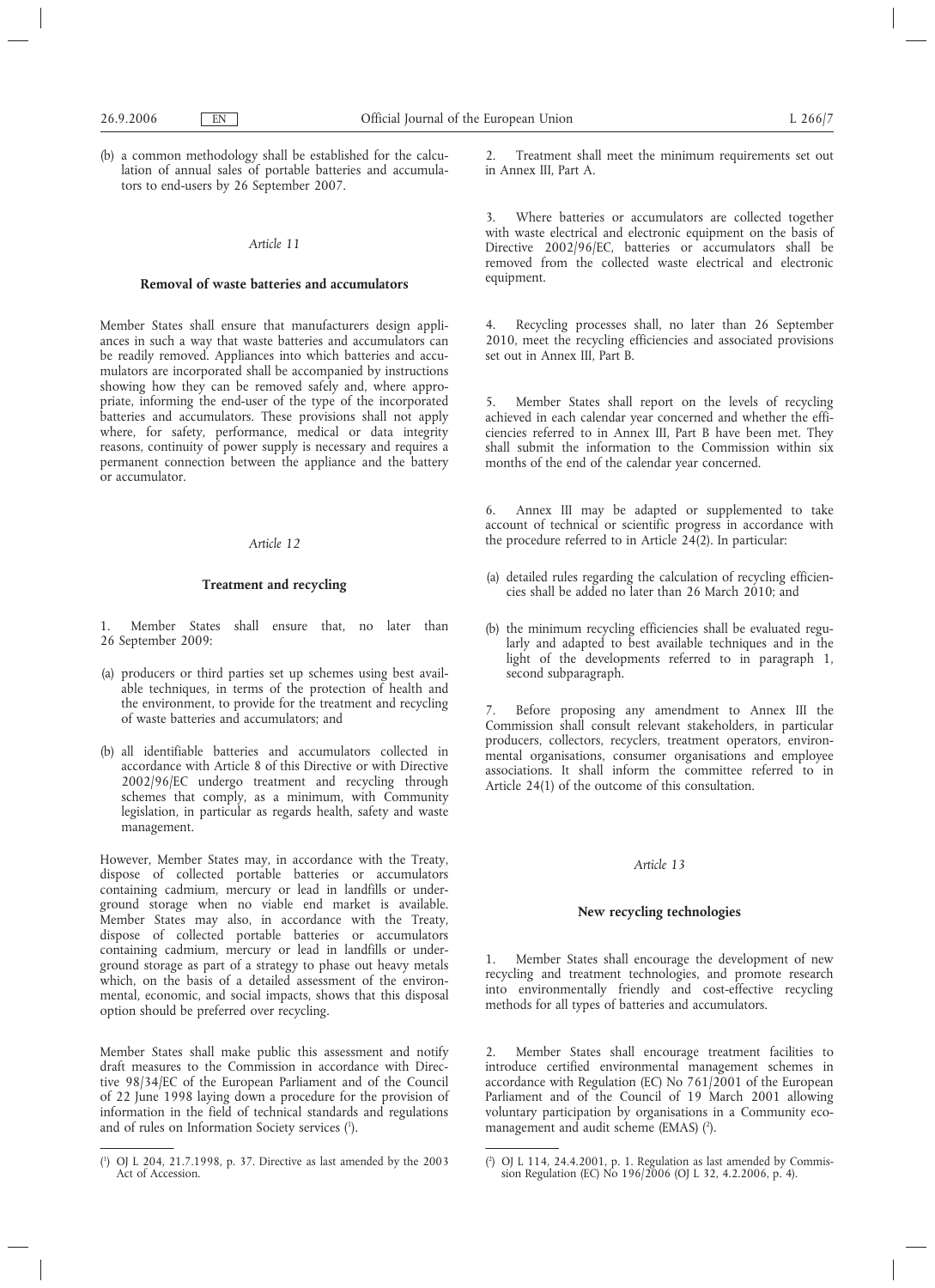# **Disposal**

Member States shall prohibit the disposal in landfills or by incineration of waste industrial and automotive batteries and accumulators. However, residues of any batteries and accumulators that have undergone both treatment and recycling in accordance with Article 12(1) may be disposed of in landfills or by incineration.

#### *Article 15*

# **Exports**

1. Treatment and recycling may be undertaken outside the Member State concerned or outside the Community, provided that the shipment of waste batteries and accumulators is in compliance with Council Regulation (EEC) No 259/93 of 1 February 1993 on the supervision and control of shipments of waste within, into and out of the European Community (1 ).

2. Waste batteries and accumulators exported out of the Community in accordance with Regulation (EEC) No 259/93, Council Regulation (EC) No 1420/1999 of 29 April 1999 establishing common rules and procedures to apply to shipments to certain non-OECD countries of certain types of waste (2) and Commission Regulation (EC) No 1547/1999 of 12 July 1999 determining the control procedures under Council Regulation (EEC) No 259/93 to apply to shipments of certain types of waste to certain countries to which OECD Decision C(92)39 final does not apply (3) shall count towards the fulfilment of the obligations and efficiencies laid down in Annex III to this Directive only if there is sound evidence that the recycling operation took place under conditions equivalent to the requirements of this Directive.

Detailed rules for the implementation of this Article shall be laid down in accordance with the procedure referred to in Article 24(2).

#### *Article 16*

# **Financing**

1. Member States shall ensure that producers, or third parties acting on their behalf, finance any net costs arising from:

- (a) the collection, treatment and recycling of all waste portable batteries and accumulators collected in accordance with Article 8(1) and (2); and
- (b) the collection, treatment and recycling of all waste industrial and automotive batteries and accumulators collected in accordance with Articles 8(3) and (4).

2. Member States shall ensure that the implementation of paragraph 1 avoids any double charging of producers in the case of batteries or accumulators collected under schemes set up in accordance with Directive 2000/53/EC or Directive 2002/96/EC.

3. Member States shall oblige producers, or third parties acting on their behalf, to finance any net costs arising from public information campaigns on the collection, treatment and recycling of all waste portable batteries and accumulators.

4. The costs of collection, treatment and recycling shall not be shown separately to end-users at the time of sale of new portable batteries and accumulators.

5. Producers and users of industrial and automotive batteries and accumulators may conclude agreements stipulating financing arrangements other than the ones referred to in paragraph 1.

This Article shall apply to all waste batteries and accumulators, irrespective of the date of their placing on the market.

#### *Article 17*

# **Registration**

Member States shall ensure that each producer is registered. Registration shall be subject to the same procedural requirements in each Member State. Such requirements for registration shall be established in accordance with the procedure referred to in Article 24(2).

# *Article 18*

# **Small producers**

1. Member States may exempt producers which, relative to the size of the national market place very small quantities of batteries or accumulators on the national market, from the requirements of Article 16(1), on the condition that this does not impede the proper functioning of the collection and recycling schemes set up on the basis of Articles 8 and 12.

2. Member States shall make public such draft measures and the grounds for proposing them and notify them to the Commission and other Member States through the Committee referred to in Article 24(1).

3. The Commission shall, within six months of notification as referred to in paragraph 2, approve or reject the draft measures after having verified that they are consistent with the considerations set out in paragraph 1 and do not constitute a means of arbitrary discrimination or a disguised restriction on trade between Member States. In absence of a decision by the Commission within this period, the draft measures shall be deemed to have been approved.

<sup>(</sup> 1 ) OJ L 30, 6.2.1993, p. 1. Regulation as last amended by Commission Regulation (EC) No 2557/2001 (OJ L 349, 31.12.2001, p. 1).

<sup>(</sup> 2 ) OJ L 166, 1.7.1999, p. 6. Regulation as last amended by Commission Regulation (EC) No 105/2005 (OJ L 20, 22.1.2005, p. 9).

<sup>(</sup> 3 ) OJ L 185, 17.7.1999, p. 1. Regulation as last amended by Regulation (EC) No 105/2005.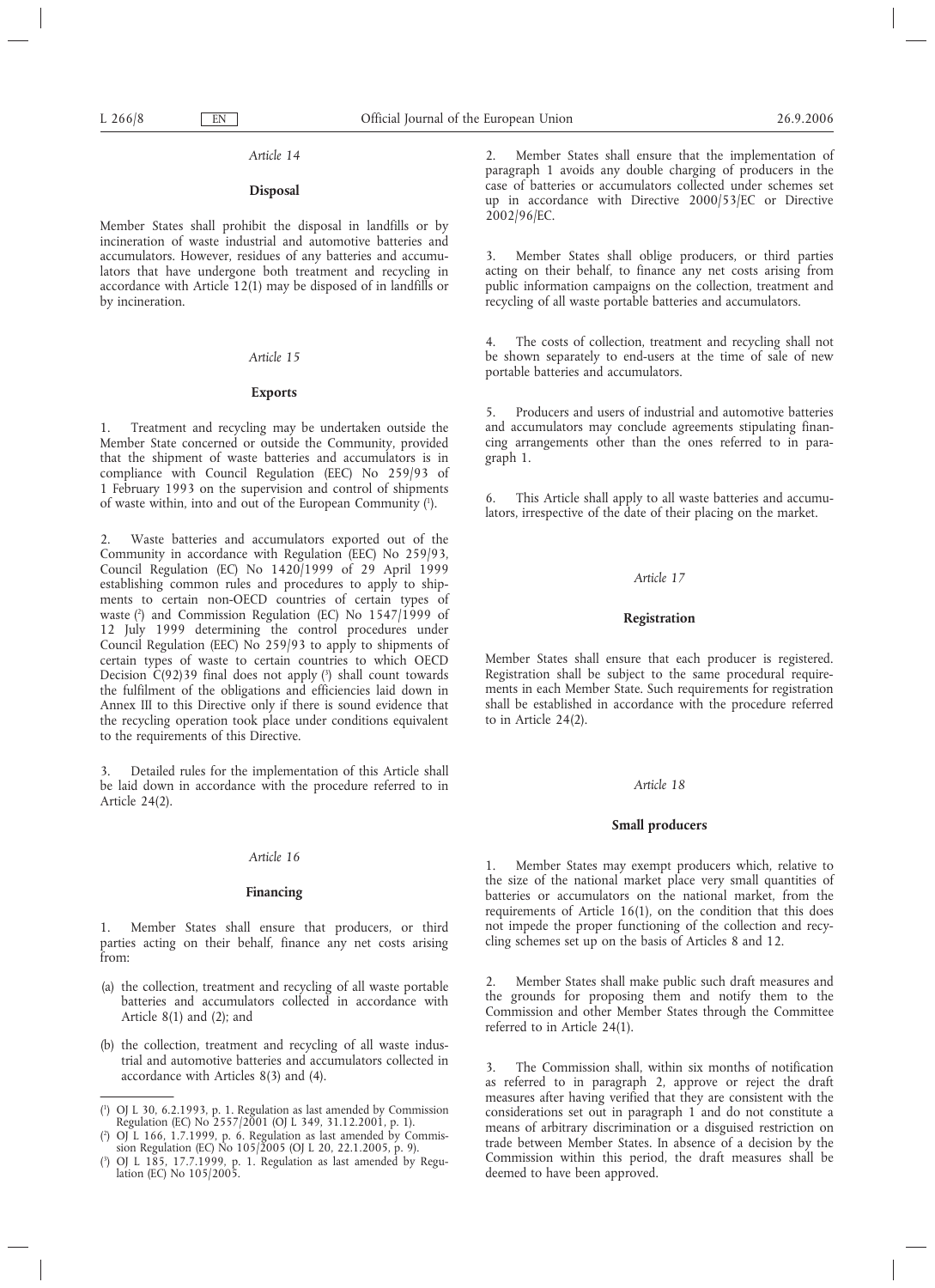# **Participation**

1. Member States shall ensure that all economic operators and all competent public authorities may participate in the collection, treatment and recycling schemes referred to in Articles 8 and 12.

2. These schemes shall also apply to batteries and accumulators imported from third countries under non-discriminatory conditions and shall be designed to avoid barriers to trade or distortions of competition.

### *Article 20*

# **Information for end-users**

1. Member States shall ensure, in particular through information campaigns, that end-users are fully informed of:

- (a) the potential effects on the environment and human health of the substances used in batteries and accumulators;
- (b) the desirability of not disposing of waste batteries and accumulators as unsorted municipal waste and of participating in their separate collection so as to facilitate treatment and recycling;
- (c) the collection and recycling schemes available to them;
- (d) their role in contributing to the recycling of waste batteries and accumulators;
- (e) the meaning of the symbol of the crossed-out wheeled bin shown in Annex II and the chemical symbols Hg, Cd and Pb.

2. Member States may require economic operators to provide some or all of the information referred to in paragraph 1.

3. Where Member States require distributors to take back waste portable batteries and accumulators pursuant to Article 8, they shall ensure that such distributors inform end-users about the possibility of discarding waste portable batteries or accumulators at their sales points.

#### *Article 21*

# **Labelling**

1. Member States shall ensure that all batteries, accumulators and battery packs are appropriately marked with the symbol shown in Annex II.

2. Member States shall ensure that the capacity of all portable and automotive batteries and accumulators is indicated on them in a visible, legible and indelible form by 26 September 2009. Detailed rules for the implementation of this requirement, including harmonised methods for the determination of capacity and appropriate use, shall be laid down in accordance with the procedure referred to in Article 24(2) no later than 26 March 2009.

3. Batteries, accumulators and button cells containing more than 0,0005 % mercury, more than 0,002 % cadmium or more than 0,004 % lead, shall be marked with the chemical symbol for the metal concerned: Hg, Cd or Pb. The symbol indicating the heavy metal content shall be printed beneath the symbol shown in Annex II and shall cover an area of at least onequarter the size of that symbol.

4. The symbol shown in Annex II shall cover at least 3 % of the area of the largest side of the battery, accumulator or battery pack, up to a maximum size of  $5 \times 5$  cm. In the case of cylindrical cells, the symbol shall cover at least 1,5 % of the surface area of the battery or accumulator and shall have a maximum size of  $5 \times 5$  cm.

5. Where the size of the battery, accumulator or battery pack is such that the symbol would be smaller than  $0.5 \times 0.5$ cm, the battery, accumulator or battery pack need not be marked but a symbol measuring at least  $1 \times 1$  cm shall be printed on the packaging.

6. Symbols shall be printed visibly, legibly and indelibly.

7. Exemptions from the labelling requirements of this Article may be granted in accordance with the procedure referred to in Article 24(2).

# *Article 22*

# **National implementation reports**

1. Member States shall send the Commission a report on the implementation of this Directive every three years. However, the first report shall cover the period until 26 September 2012.

2. Reports shall be drawn up on the basis of a questionnaire or outline established in accordance with the procedure referred to in Article 24(2). The questionnaire or outline shall be sent to Member States six months before the beginning of the first period that the report is to cover.

3. Member States shall also report on any measures that they take to encourage developments affecting the impact of batteries and accumulators on the environment, in particular:

- (a) developments, including voluntary steps taken by producers, reducing quantities of heavy metals and other hazardous substances contained in batteries and accumulators;
- (b) new recycling and treatment techniques;
- (c) economic operators' participation in environmental management schemes;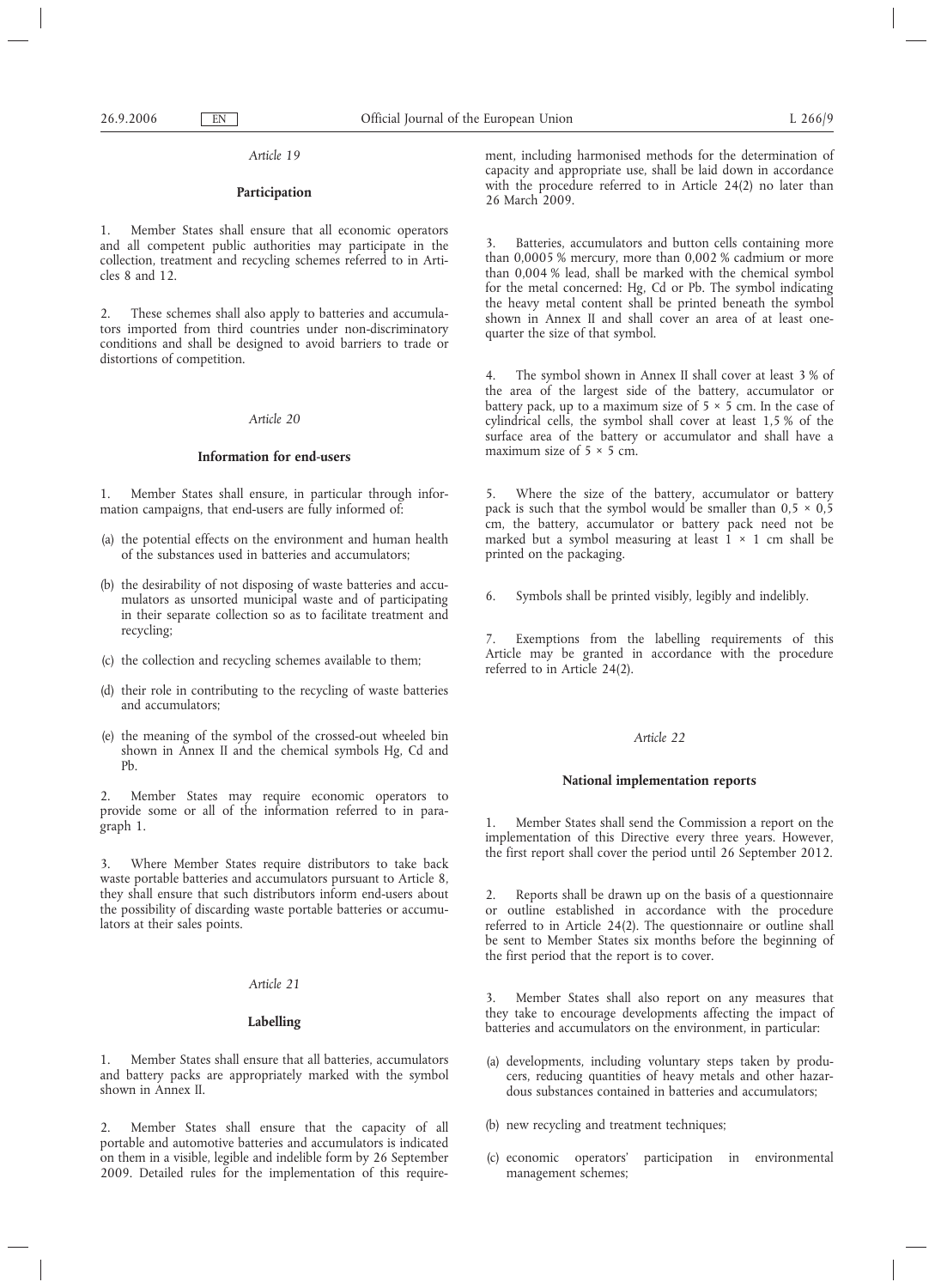(d) research in those fields; and

(e) measures taken to promote waste prevention.

4. The report shall be made available to the Commission no later than nine months after the end of the three-year period concerned or, in the case of the first report, no later than 26 June 2013.

5. The Commission shall publish a report on the implementation of this Directive and on the impact of this Directive on the environment and on the functioning of the internal market no later than nine months after receiving the reports from Member States in accordance with paragraph 4.

# *Article 23*

# **Review**

1. The Commission shall review the implementation of this Directive and the impact of this Directive on the environment and the functioning of the internal market after receiving reports from Member States in accordance with Article 22(4) for the second time.

2. The second report that the Commission publishes in accordance with Article 22(5) shall include an evaluation on the following aspects of this Directive:

- (a) the appropriateness of further risk management measures for batteries and accumulators containing heavy metals;
- (b) the appropriateness of the minimum collection targets for all waste portable batteries and accumulators set out in Article 10(2), and the possibility of introducing further targets for later years, taking account of technical progress and practical experience gained in Member States;
- (c) the appropriateness of the minimum recycling requirements set out in Annex III, Part B, taking account of information that Member States provide, technical progress and practical experience gained in Member States.

3. If necessary, proposals for revision of the related provisions of this Directive shall accompany the report.

# *Article 24*

# **Committee procedure**

1. The Commission shall be assisted by the Committee set up under Article 18 of Directive 2006/12/EC.

2. Where reference is made to this Article, Articles 5 and 7 of Decision 1999/468/EC shall apply, having regard to the provisions of Article 8 thereof.

The period laid down in Article 5(6) of Decision 1999/468/EC shall be set at three months.

3. The Committee shall adopt its Rules of procedure.

#### *Article 25*

# **Penalties**

Member States shall lay down rules on penalties applicable to infringements of national provisions adopted pursuant to this Directive and shall take all necessary measures to ensure that they are implemented. The penalties provided for must be effective, proportionate and dissuasive. Member States shall notify those measures to the Commission by 26 September 2008 and shall inform it without delay of any subsequent amendment to them.

### *Article 26*

#### **Transposition**

1. Member States shall bring into force the laws, regulations and administrative provisions necessary to comply with this Directive by 26 September 2008.

When Member States adopt these measures, they shall contain a reference to this Directive or be accompanied by such a reference on the occasion of their official publication. The methods of making such reference shall be laid down by the Member States.

2. Member States shall communicate to the Commission the text of all existing laws, regulations and administrative provisions adopted in the field covered by this Directive.

#### *Article 27*

# **Voluntary agreements**

1. Provided that the objectives set out in this Directive are achieved, Member States may transpose the provisions set out in Articles 8, 15 and 20 by means of agreements between the competent authorities and economic operators concerned. Such agreements shall meet the following requirements:

- (a) they shall be enforceable;
- (b) they must specify objectives with the corresponding deadlines;
- (c) they must be published in the national official journal or an official document equally accessible to the public and transmitted to the Commission.

The results achieved must be monitored regularly, and reported to the competent authorities and the Commission, and made available to the public under the conditions set out in the agreement.

3. The competent authorities shall ensure that the progress made under such agreements is examined.

4. In cases of non-compliance with the agreements, Member States shall implement the relevant provisions of this Directive by legislative, regulatory or administrative measures.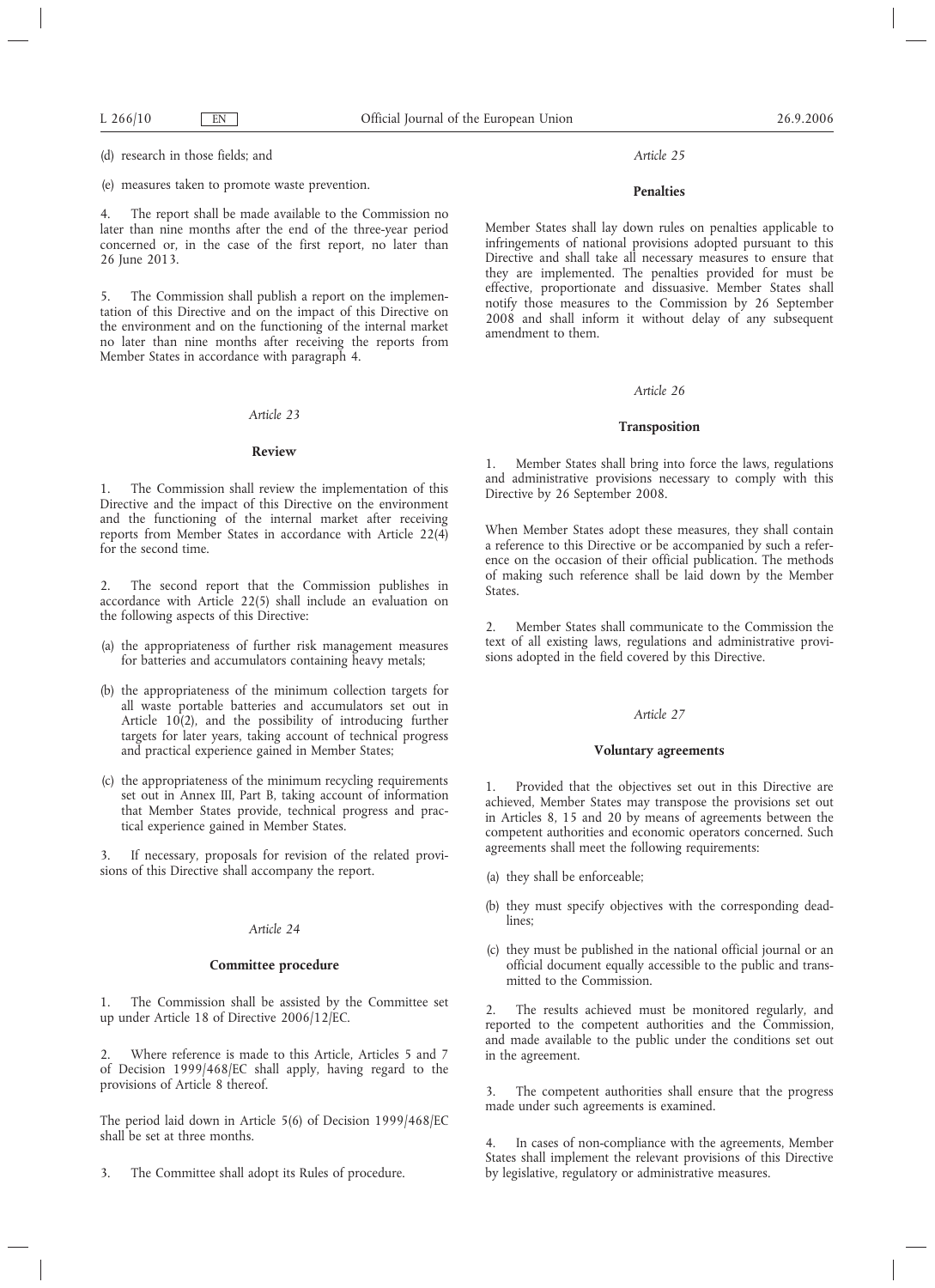# **Repeal**

Directive 91/157/EEC is repealed with effect from 26 September 2008.

References to Directive 91/157/EEC shall be construed as references to this Directive.

# *Article 29*

# **Entry into force**

This Directive shall enter into force on the day of its publication in the *Official Journal of the European Union.*

*Article 30*

# **Addressees**

This Directive is addressed to the Member States.

Done at Strasbourg, 6 September 2006.

For the European Parliament The President J. BORRELL FONTELLES

For the Council The President P. LEHTOMÄKI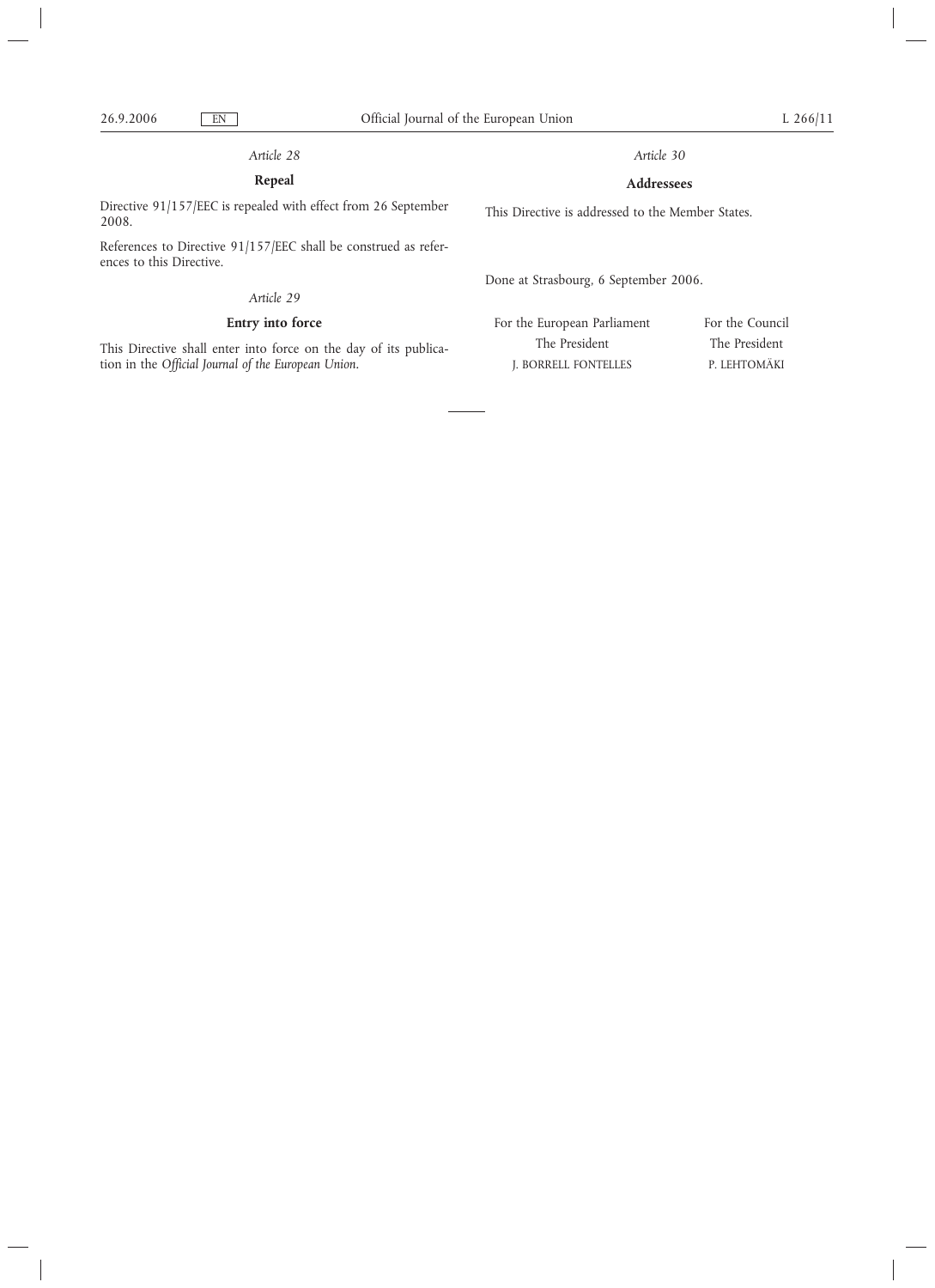# *ANNEX I*

# **MONITORING OF COMPLIANCE WITH THE ARTICLE 10 COLLECTION TARGETS**

| Year        | Data collection        |                               | Calculation                                                             | Reporting<br>requirement |
|-------------|------------------------|-------------------------------|-------------------------------------------------------------------------|--------------------------|
| $X (*) + 1$ | Sales in year $1(S1)$  |                               |                                                                         |                          |
| $X+2$       | Sales in year 2 (S2)   |                               |                                                                         |                          |
| $X+3$       | Sales in year 3 (S3)   | Collection in year $3$ (C3)   | Collection rate $(CR3)$ =<br>$3*C3/(S1+S2+S3)$                          |                          |
| $X+4$       | Sales in year 4 (S4)   | Collection in year $4$ (C4)   | Collection rate $(CR4)$ =<br>$3*C4/(S2+S3+S4)$<br>(Target set at 25 %.) |                          |
| $X+5$       | Sales in year $5 (S5)$ | Collection in year $5$ (C5)   | Collection rate $(CR5)$ =<br>$3*C5/(S3+S4+S5)$                          | CR4                      |
| $X+6$       | Sales in year $6$ (S6) | Collection in year $6$ (C6)   | Collection rate $(CR6)$ =<br>$3*C6/(S4+S5+S6)$                          | CR <sub>5</sub>          |
| $X+7$       | Sales in year $7 (S7)$ | Collection in year $7$ (C7)   | Collection rate $(CR7) =$<br>$3*C7/(S5+S6+S7)$                          | CR <sub>6</sub>          |
| $X+8$       | Sales in year 8 (S8)   | Collection in year $8$ (C8)   | Collection rate $(CR8)$ =<br>$3*C8/(S6+S7+S8)$<br>(Target set at 45 %.) | CR <sub>7</sub>          |
| $X+9$       | Sales in year 9 (S9)   | Collection in year $9$ (C9)   | Collection rate $(CR9)$ =<br>$3*C9/(S7+S8+S9)$                          | CR <sub>8</sub>          |
| $X+10$      | Sales in year 10 (S10) | Collection in year $10$ (C10) | Collection rate $(CR10)$ =<br>$3*C10/(S8+S9+S10)$                       | CR9                      |
| $X+11$      | Etc.                   | Etc.                          | Etc.                                                                    | CR10                     |
| Etc.        |                        |                               |                                                                         |                          |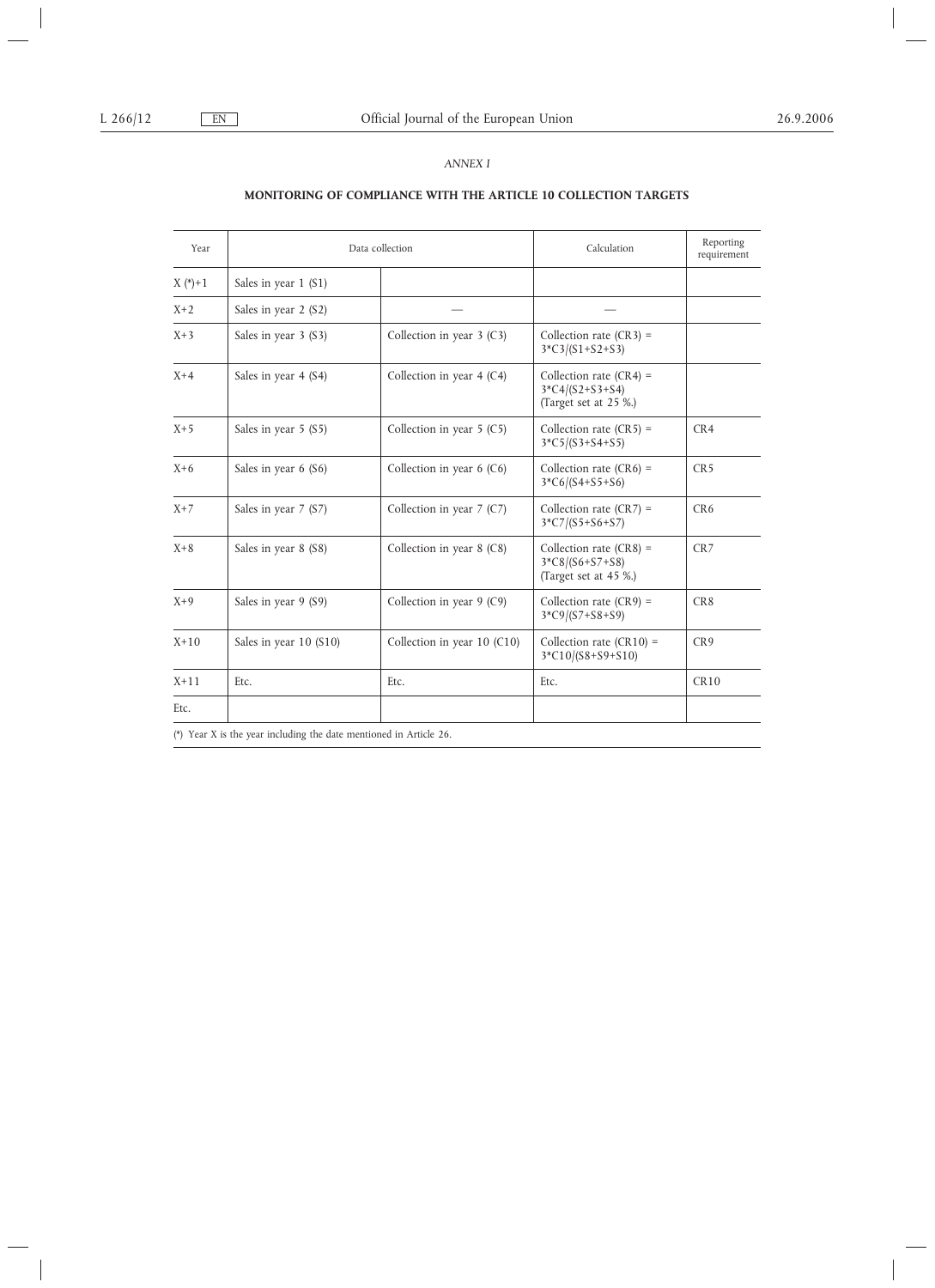# *ANNEX II*

# **SYMBOLS FOR BATTERIES, ACCUMULATORS AND BATTERY PACKS FOR SEPARATE COLLECTION**

The symbol indicating 'separate collection' for all batteries and accumulators shall be the crossed-out wheeled bin shown below: